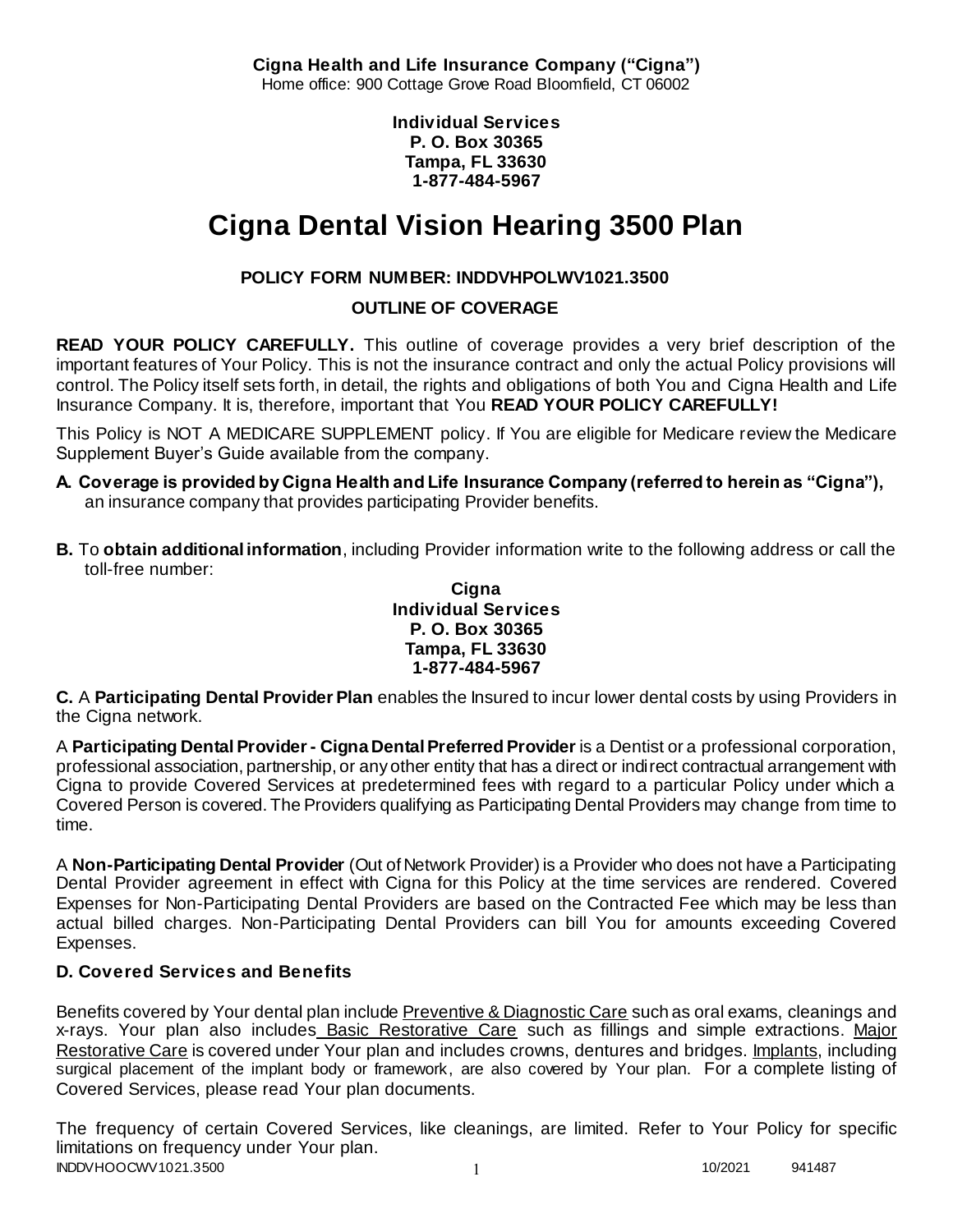### **Benefit Schedule**

The benefits outlined in the table below show the payment percentages for Covered Expenses **AFTER** any applicable Deductibles have been satisfied unless otherwise stated.

# **CIGNA DENTAL, VISION, AND HEARING INSURANCE** *The Schedule*

#### **For You and Your Dependents**

### **The Schedule – Dental Benefits**

If You select a Participating Dental Provider, Your cost will be less than if You select a Non-Participating Dental Provider.

#### **Emergency Services**

The Benefit Percentage payable for Emergency Services charges made by a Non-Participating Dental Provider is the same Benefit Percentage as for Participating Dental Provider Charges. Dental Emergency services are required immediately to either alleviate pain or to treat the sudden onset of an acute dental condition. These are usually minor procedures performed in response to serious symptoms, which temporarily relieve significant pain, but do not effect a definitive cure, and which, if not rendered, will likely result in a more serious dental or medical complication.

#### **Dental Deductibles**

Dental Deductibles are expenses to be paid by You or Your Dependent. Dental Deductibles are in addition to any Coinsurance. Once the Dental Deductible maximum in The Schedule has been reached You and Your family need not satisfy any further dental deductible for the rest of that year.

#### **Participating Dental Provider Payment**

Participating Dental Provider services are paid based on the Contracted Fee agreed upon by the Provider and Cigna.

#### **Non-Participating Dental Provider Payment**

Non-Participating Dental Provider services are paid based on the Contracted Fee.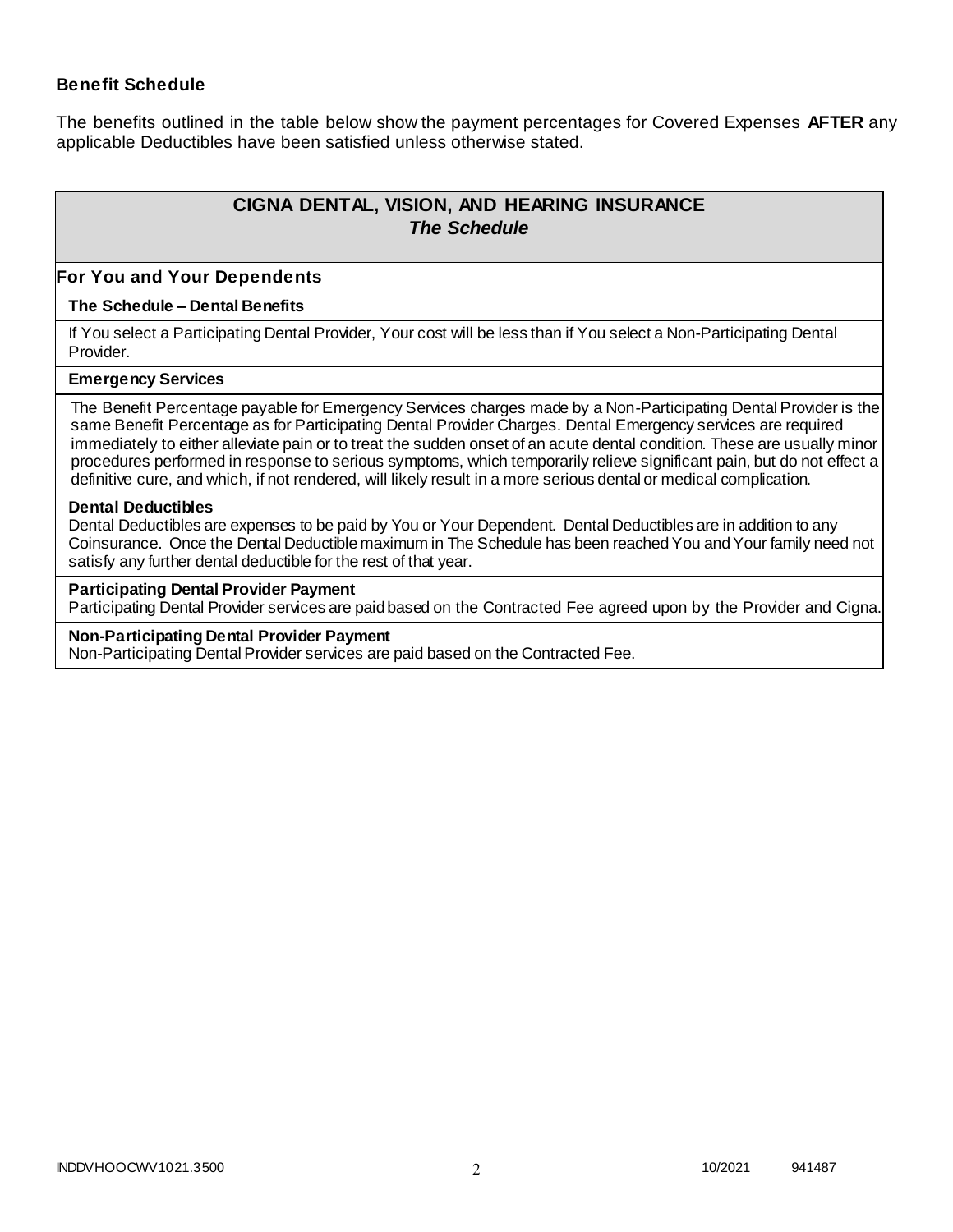| DENTAL BENEFIT HIGHLIGHTS                                                                                                                                                                                                                                                 |                                                  |
|---------------------------------------------------------------------------------------------------------------------------------------------------------------------------------------------------------------------------------------------------------------------------|--------------------------------------------------|
| Classes I, II, III, IX<br><b>Calendar Year Maximum</b>                                                                                                                                                                                                                    | \$2,500 per person                               |
| <b>Class IX Lifetime Maximum</b>                                                                                                                                                                                                                                          | \$2,000 per person                               |
| <b>Calendar Year Dental Deductible</b>                                                                                                                                                                                                                                    |                                                  |
| Individual                                                                                                                                                                                                                                                                | \$100 per person                                 |
|                                                                                                                                                                                                                                                                           | Not Applicable to Class I                        |
| Class I                                                                                                                                                                                                                                                                   | The Percentage of Covered Expenses the Plan Pays |
| Preventive Care<br>Oral Exams<br><b>Routine Cleanings</b><br>Routine X-rays<br>Non-Routine X-rays<br><b>Fluoride Application</b><br><b>Sealants</b><br>Space Maintainers (non-orthodontic)<br>Emergency Care to Relieve Pain                                              | 100%                                             |
| <b>Class II</b>                                                                                                                                                                                                                                                           | The Percentage of Covered Expenses the Plan Pays |
| <b>Basic Restorative</b><br>Fillings<br>Surgical Extraction of Impacted Teeth<br>Oral Surgery, Simple Extractions<br>Relines, Rebases, and Adjustments<br>Repairs - Bridges, Crowns, and Inlays<br>Repairs - Dentures                                                     | 80% after dental deductible                      |
| <b>Class III</b>                                                                                                                                                                                                                                                          | The Percentage of Covered Expenses the Plan Pays |
| <b>Major Restorative</b><br>Crowns / Inlays / Onlays<br>Root Canal Therapy / Endodontics<br><b>Minor Periodontics</b><br><b>Major Periodontics</b><br>Oral Surgery, All Except Simple Extractions<br>Prosthesis Over Implant<br>Anesthetics<br>Dentures<br><b>Bridges</b> | 50% after dental deductible                      |
| <b>Class IX</b>                                                                                                                                                                                                                                                           | The Percentage of Covered Expenses the Plan Pays |
| Implants                                                                                                                                                                                                                                                                  | 50% after plan deductible                        |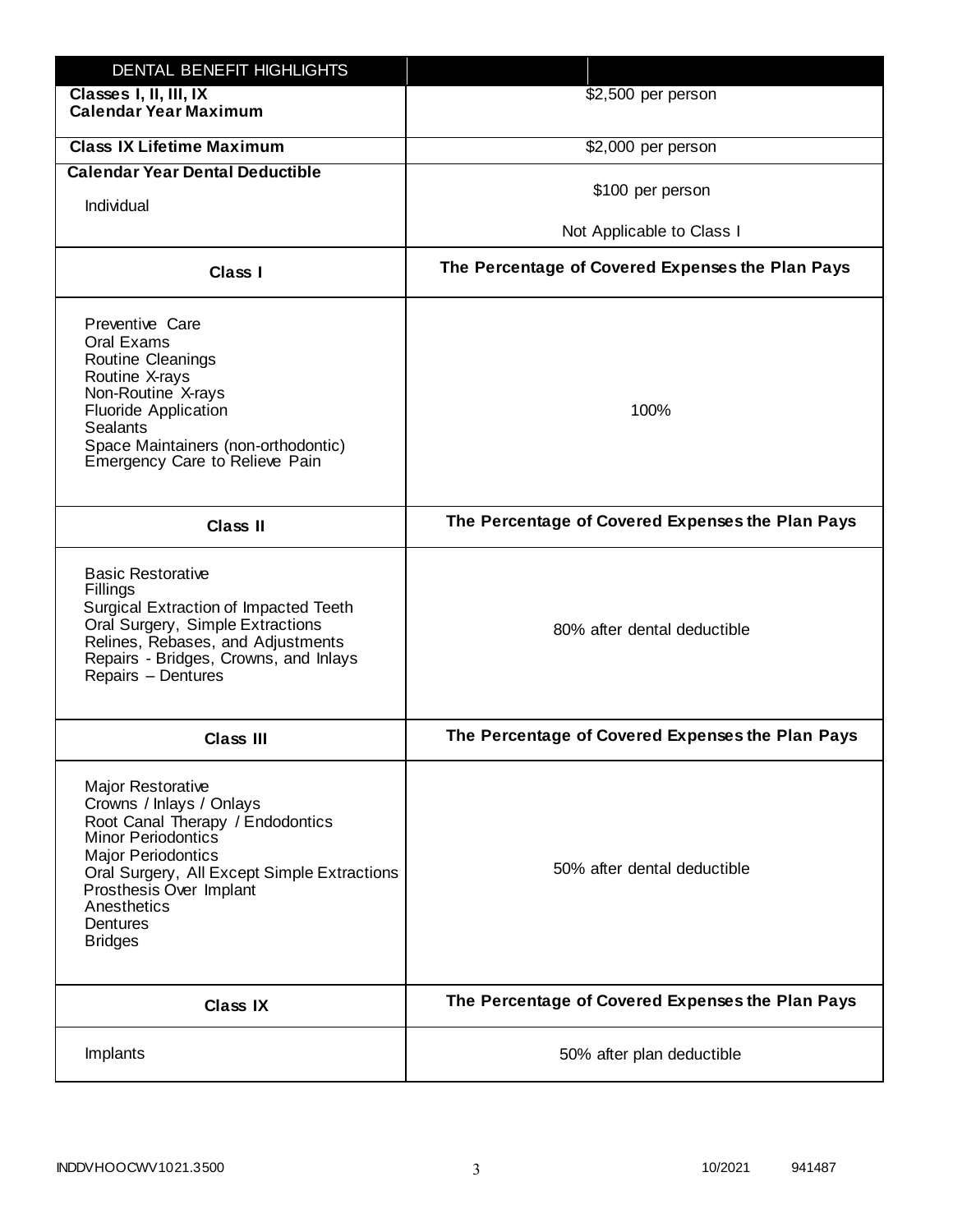| The Schedule - Vision Benefits                                                                  |                                                                                          |
|-------------------------------------------------------------------------------------------------|------------------------------------------------------------------------------------------|
| <b>VISION BENEFIT HIGHLIGHTS</b>                                                                |                                                                                          |
| Eye Examinations, including refraction                                                          | The plan pays 90% of expenses, not to exceed a \$100 calendar<br>year maximum per person |
| Materials (corrective eyeglasses or contact<br>lenses, including fittings and follow-up visits) | \$300 calendar year maximum per person                                                   |

| The Schedule - Hearing Benefits                             |                                        |
|-------------------------------------------------------------|----------------------------------------|
| <b>HEARING BENEFIT HIGHLIGHTS</b>                           |                                        |
| <b>Hearing Examinations</b>                                 | \$50 calendar year maximum per person  |
| Materials (Hearing Aids, including fittings<br>and repairs) | \$700 calendar year maximum per person |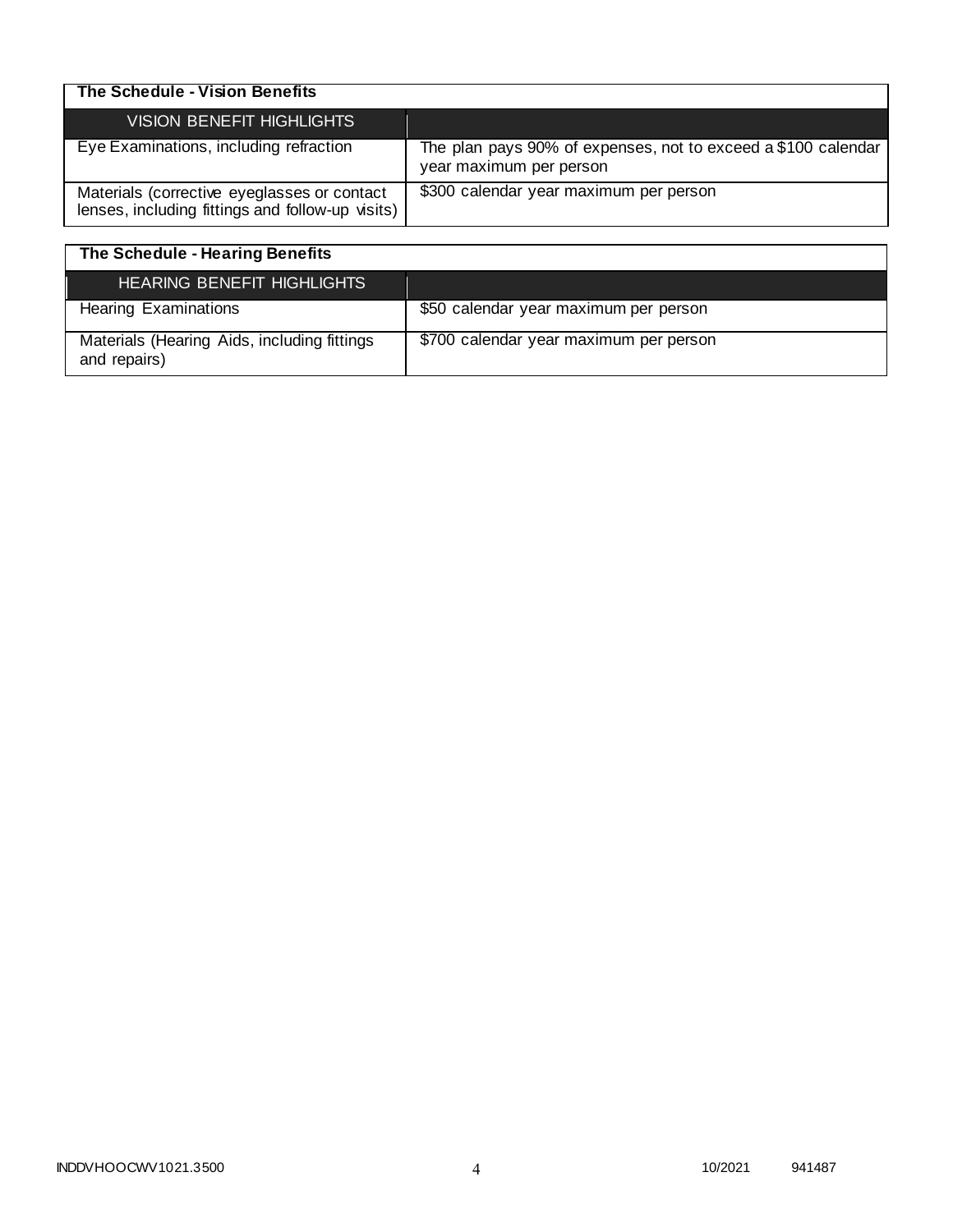# **Waiting Periods**

A Covered Person may access their dental, vision, and hearing benefit insurance once he or she has satisfied the following waiting periods:

- There is no waiting period for Class I or II dental benefits or for vision and hearing benefits.
- After 6 consecutive months of coverage dental benefits will increase to include the list of Class III procedures.
- After 12 consecutive months of coverage dental benefits will increase to include the list of Class IX procedures.

### **Missing Teeth Limitation**

There is no payment for replacement of teeth that are missing when a person first becomes insured. This payment limitation no longer applies after 24 months of continuous coverage.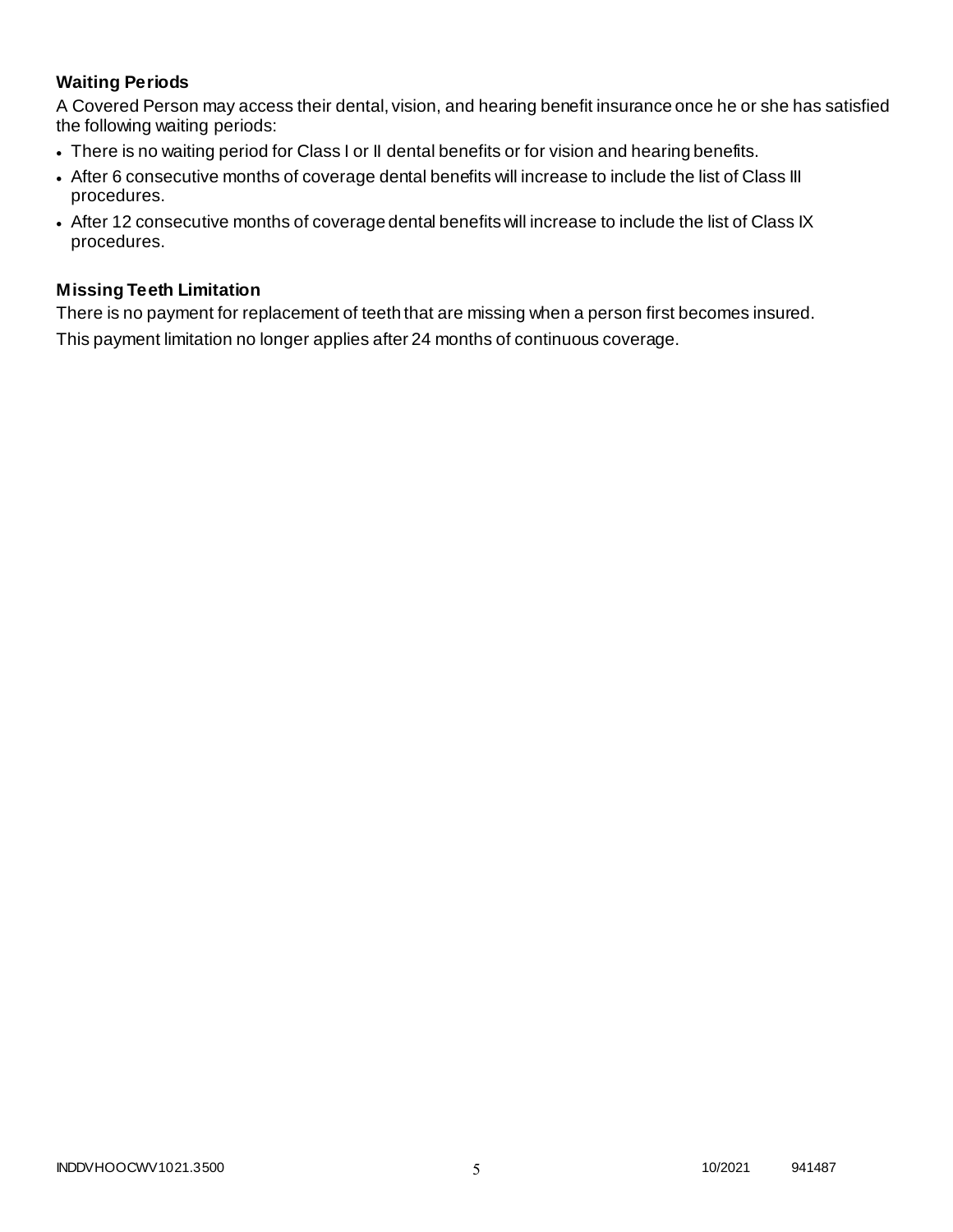# **E. Insured's Financial Responsibility**

The Insured is responsible for paying the monthly or quarterly premium on a timely basis. The Insured is also responsible to pay Providers for charges that are applied to the Deductibles, Coinsurance, and any amounts charged by Non-Participating Dental Providers in excess of the Contracted Fee. In addition, any charges for Medically Necessary and/or Dentally Necessary items that are excluded under the Policy are the responsibility of the Insured.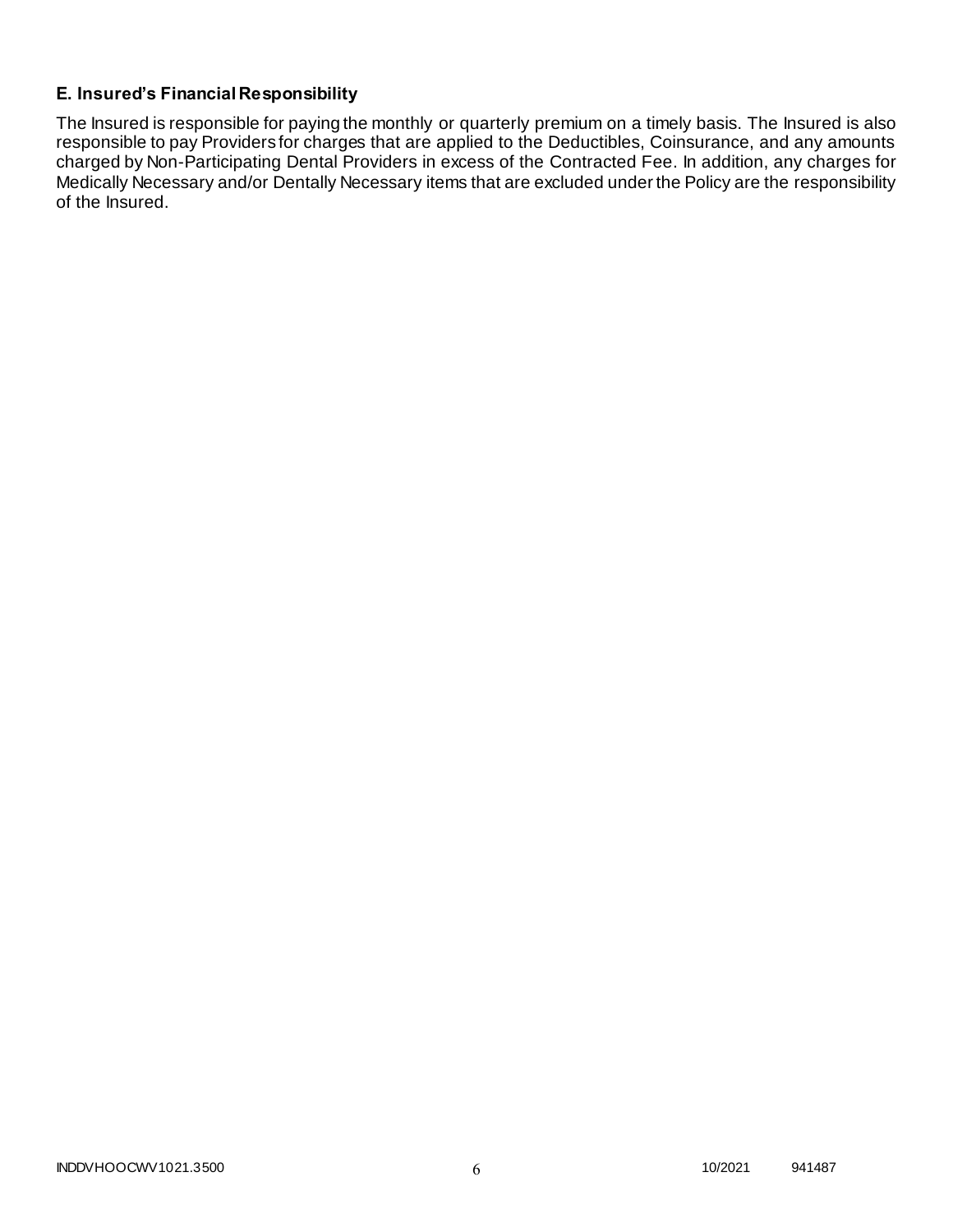# **F. Exclusions and Limitations: What Is Not Covered By This Policy**

# **Expenses Not Covered**

Covered Expenses will not include, and no payment will be made for:

- procedures which are not included in the list of Covered Dental Services, Covered Vision Services, or Covered Hearing Services;
- cone beam imaging;
- instruction for plaque control, oral hygiene and diet;
- core build-ups;
- veneers;
- precious or semi-precious metals for crowns, bridges and abutments;
- restoration of teeth which have been damaged by erosion, attrition or abrasion;
- bite registrations; precision or semi-precision attachments; or splinting;
- orthodontic treatment, except for the treatment of cleft lip and cleft palate;
- general anesthesia or intravenous sedation, when used for the purposes of anxiety control or patient management is not covered; may be considered only when medically or dentally necessary and when in conjunction with covered complex oral surgery;
- athletic mouth guards;
- services performed solely for cosmetic reasons;
- personalization or decoration of any dental device or dental work;
- replacement of an appliance per benefit guidelines;
- services that are deemed to be medical in nature;
- services and supplies received from a hospital;
- prescription drugs;
- plano lenses;
- VDT (video display terminal)/computer eyeglass benefit;
- medical or surgical treatment of the eyes;
- any type of corrective vision surgery, including LASIK surgery, radial ketatonomy (RK), automated lamellar keratoplasty (ALK), or conductive keratoplasty (CK);
- Orthoptic or vision training and any associated supplemental testing;
- any eye examination, or any corrective eyewear, required by an employer as a condition of employment;
- safety eyewear;
- sub-normal vision aids or non-prescription lenses;
- Magnification or low vision aids not shown as covered in the Schedule of Vision Coverage;
- Assistive Listening Devices (ALDs);
- medical and/or surgical treatment of the internal or external structures of the ear, including but not limited to Cochlear implants;
- Hearing Aids not prescribed by a Licensed Hearing Care Professional;
- ear protective devices or plugs;
- Hearing Aids maintenance/service contracts, ear molds and other miscellaneous repairs;
- Hearing Aids purchased online or over the counter (OTC); or
- Disposable Hearing Aids.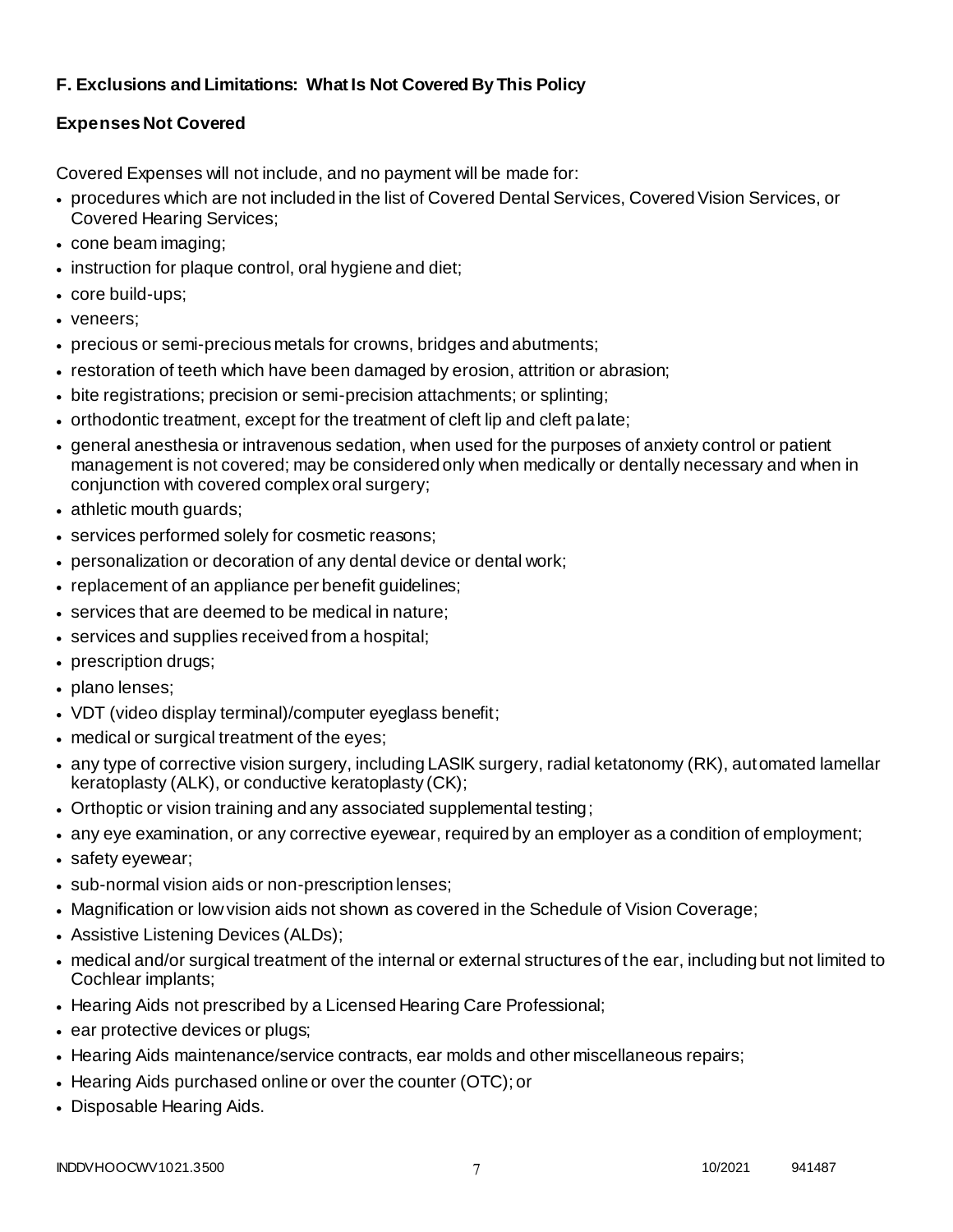### **General Limitations**

No payment will be made for expenses incurred for You or any one of Your Dependents:

- For services not specifically listed as Covered Services in this Policy;
- For services or supplies that are not Medically Necessary;
- For services received before the Effective Date of coverage;
- For services received after coverage under this Policy ends;
- For services for which You have no legal obligation to pay or for which no charge would be made if You did not have insurance coverage;
- For Professional services or supplies received or purchased directly or on Your behalf by anyone, including a Provider, from any of the following:
	- Yourself or Your employer;
	- a person who lives in the Covered Person's home, or that person's employer;
	- a person who is related to the Covered Person by blood, marriage or adoption, or that person's employer.
- for or in connection with an Injury arising out of, or in the course of, any employment for wage or profit;
- for or in connection with a Sickness which is covered under any workers' compensation or similar law;
- for charges made by a Hospital owned or operated by or which provides care or performs services for, the United States Government, if such charges are directly related to a condition which occurred while serving in the military or an associated auxiliary unit;
- services or supplies received due to an act of war, declared or undeclared while serving in the military or an associated auxiliary unit;
- to the extent that payment is unlawful where the person resides when the expenses are incurred;
- for charges which the person is not legally required to pay;
- for charges which would not have been made if the person had no insurance;
- to the extent that billed charges exceed the rate of reimbursement as described in the Schedule;
- for charges for unnecessary care, treatment or surgery;
- to the extent that You or any of Your Dependents is in any way paid or entitled to payment for those expenses by or through a public program, other than Medicaid;
- for or in connection with experimental procedures or treatment methods not approved by the American Dental Association or the appropriate dental specialty society;
- Procedures that are a covered expense under any other plan which provides dental, vision, or hearing benefits;
- To the extent that benefits are paid or payable for those expenses under the mandatory part of any auto insurance policy written to comply with a "no-fault" insurance law or an uninsured motorist insurance law. Cigna will take into account any adjustment option chosen under such part by You or any one of Your Dependents.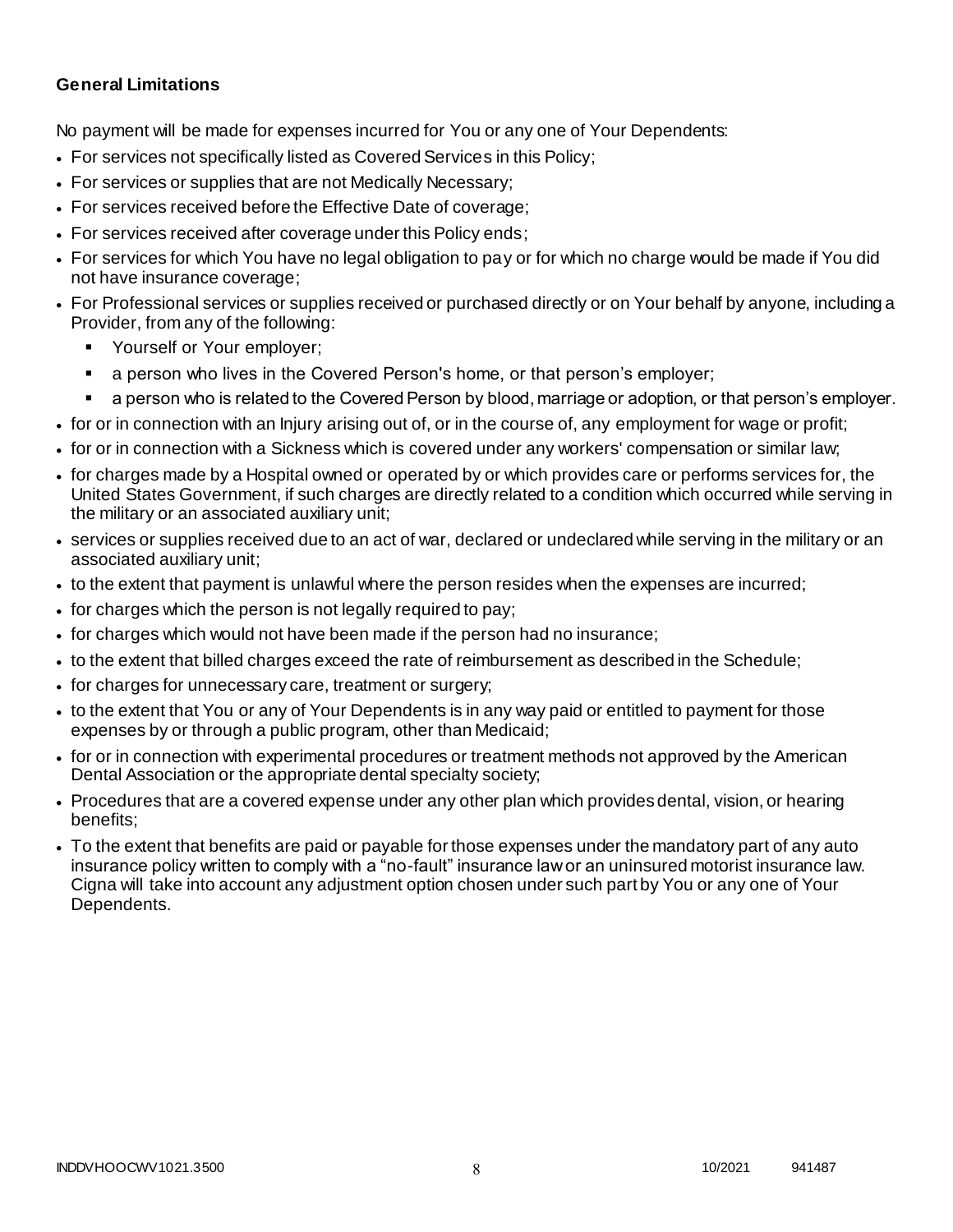### **G. Predetermination of Dental Benefits Program**

Predetermination of Benefits is a voluntary review of a Dentist's proposed treatment plan and expected charges. It is not preauthorization of service and is not required.

The treatment plan should include supporting pre-operative x-rays and other diagnostic materials as requested by Cigna's dental consultant. If there is a change in the treatment plan, a revised plan should be submitted.

Cigna will determine covered dental expenses for the proposed treatment plan. If there is no Predetermination of Benefits, Cigna will determine covered dental expenses when it receives a claim.

Review of proposed treatment is advised whenever extensive dental work is recommended when charges exceed **\$500**.

Predetermination of Benefits is not a guarantee of a set payment. Payment is based on the services that are actually delivered and the coverage in force at the time services are completed.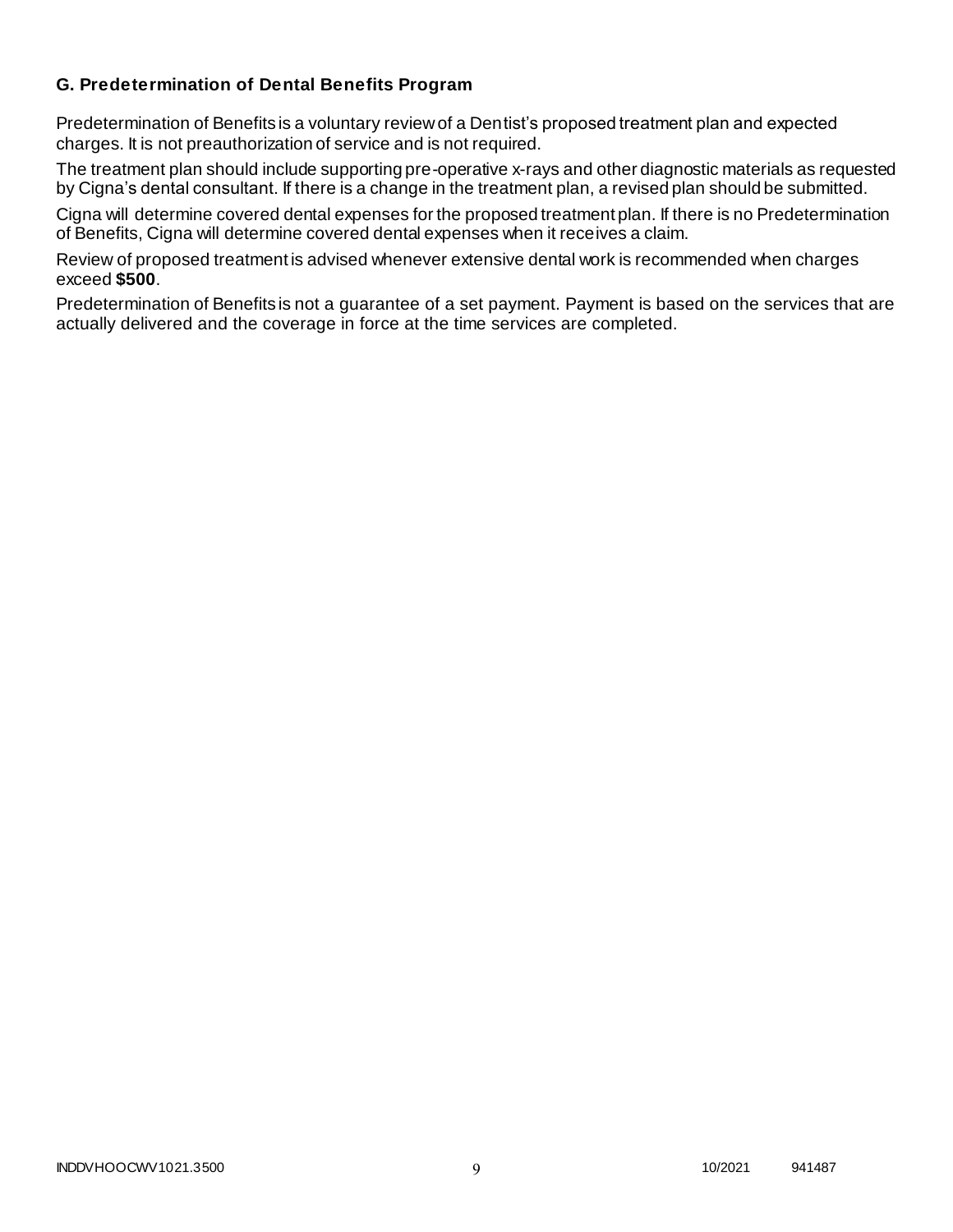### **H. General Provisions**

## **WHEN YOU HAVE A COMPLAINT OR AN APPEAL**

For the purposes of this section, any reference to "You," "Your" or "Yourself" also refers to a representative or Provider designated by You to act on Your behalf, unless otherwise noted.

We want You to be completely satisfied with the care You receive. That is why We have established a process for addressing Your concerns and solving Your problems.

#### **Start with Member Services**

We are here to listen and help. If You have a concern regarding a person, a service, the quality of care, or contractual benefits, You can call Our toll-free number and explain Your concern to one of Our Customer Service representatives. You can also express that concern in writing. Please call or write to Us at the following:

Customer Services Toll-Free Number or address on mycigna.com, explanation of benefits or claim form

We will do Our best to resolve the matter on Your initial contact. If We need more time to review or investigate Your concern, We will get back to You as soon as possible, but in any case within 30 days. If You are not satisfied with the results of a coverage decision, You can start the appeals procedure.

#### **Appeals Procedure**

Cigna has a two step appeals procedure for coverage decisions. To initiate an appeal, You must submit a request for an appeal in writing within 365 days of receipt of a denial notice. You should state the reason why You feel Your appeal should be approved and include any information supporting Your appeal. If You are unable or choose not to write, You may ask to register Your appeal by telephone. Call or write to Us at the toll-free number or address on Your Benefit Identification card, explanation of benefits or claim fo rm.

#### **Level One Appeal**

Your appeal will be reviewed and the decision made by someone not involved in the initial decision. Appeals involving Medical Necessity or clinical appropriateness will be considered by a health care professional.

For level one appeals, We will respond in writing with a decision within 30 calendar days after We receive an appeal for a postservice coverage determination. If more time or information is needed to make the determination, We will notify You in writing to request an extension of up to 15 calendar days and to specify any additional information needed to complete the review.

If You are not satisfied with Our level-one appeal decision, You may request a level-two appeal.

### **Level Two Appeal**

If You are dissatisfied with Our level one appeal decision, You may request a second review. To start a level two appeal, follow the same process required for a level one appeal.

Most requests for a second review will be conducted by the Appeals Committee, which consists of at least three people. Anyone involved in the prior decision may not vote on the Committee. For appeals involving Medical Necessity or clinical appropriateness, the Committee will consult with at least one Dentist reviewer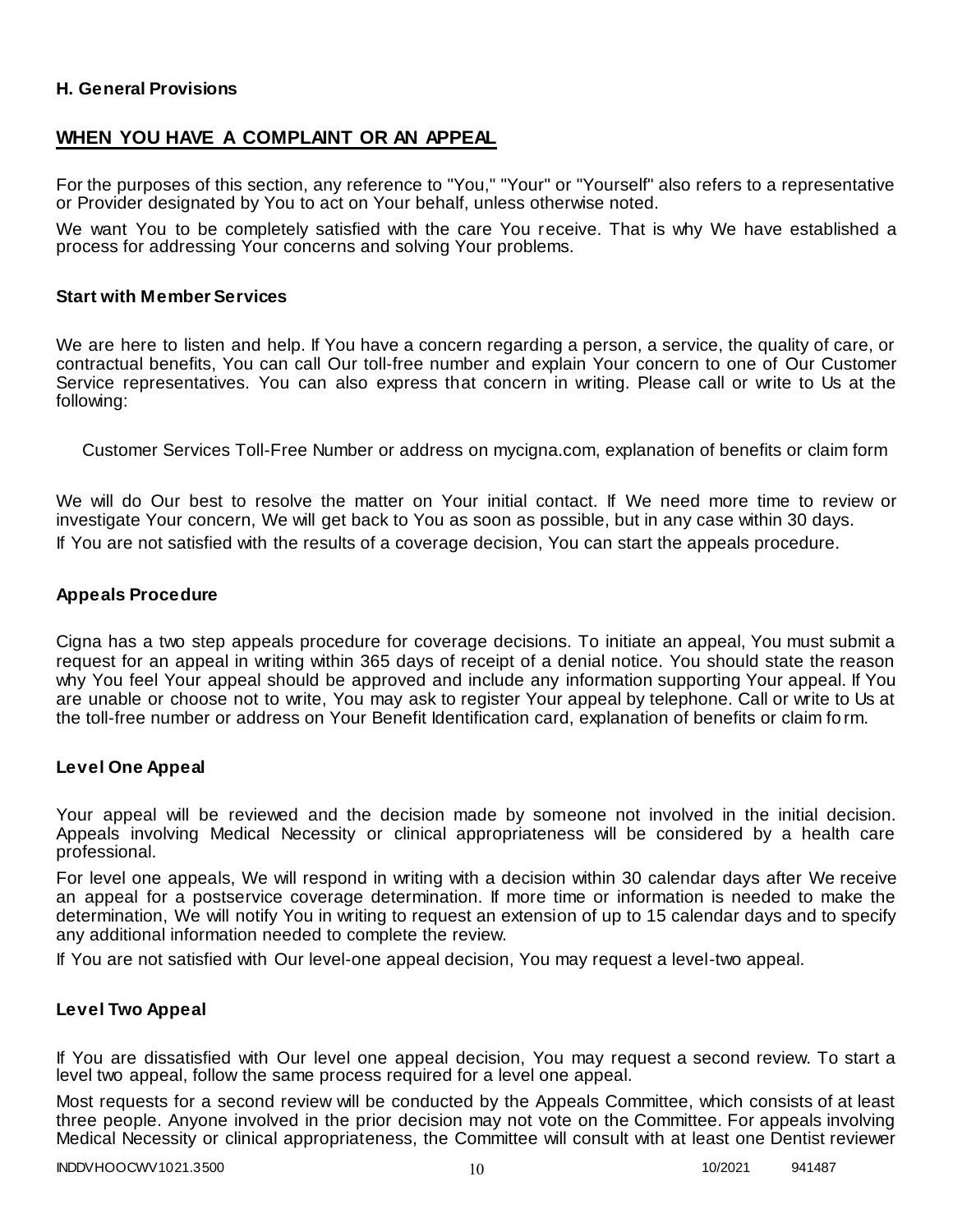in the same or similar specialty as the care under consideration, as determined by Cigna's Dentist reviewer. You may present Your situation to the Committee in person or by conference call.

For level two appeals We will acknowledge in writing that We have received Your request and schedule a Committee review. For postservice claims, the Committee review will be completed within 30 calendar days. If more time or information is needed to make the determination, We will notify You in writing to request an extension of up to 15 calendar days and to specify any additional information needed by the Committee to complete the review. You will be notified in writing of the Committee's decision within five working days after the Committee meeting, and within the Committee review time frames above if the Committee does not approve the requested coverage.

### **Notice of Benefit Determination on Appeal**

Every notice of an appeal decision will be provided in writing or electronically and, if an adverse determination, will include:

- (1) the specific reason or reasons for the denial decision;
- (2) reference to the specific Policy provisions on which the decision is based;
- (3) a statement that the claimant is entitled to receive, upon request and free of charge, reasonable access to and copies of all documents, records, and other Relevant Information as defined;
- (4) upon request and free of charge, a copy of any internal rule, guideline, protocol or other similar criterion that was relied upon in making the adverse determination regarding Your appeal, and an explanation of the scientific or clinical judgment for a determination that is based on a medical necessity, experimental treatment or other similar exclusion or limit.

#### **Relevant Information**

Relevant Information is any document, record, or other information which was relied upon in making the benefit determination; was submitted, considered, or generated in the course of making the benefit determination, without regard to whether such document, record, or other information was relied upon in making the benefit determination; demonstrates compliance with the administrative processes and safeguards required by federal law in making the benefit determination; or constitutes a statement of policy or guidance with respect to the plan concerning the denied treatment option or benefit or the claimant's diagnosis, without regard to whether such advice or statement was relied upon in making the benefit determination.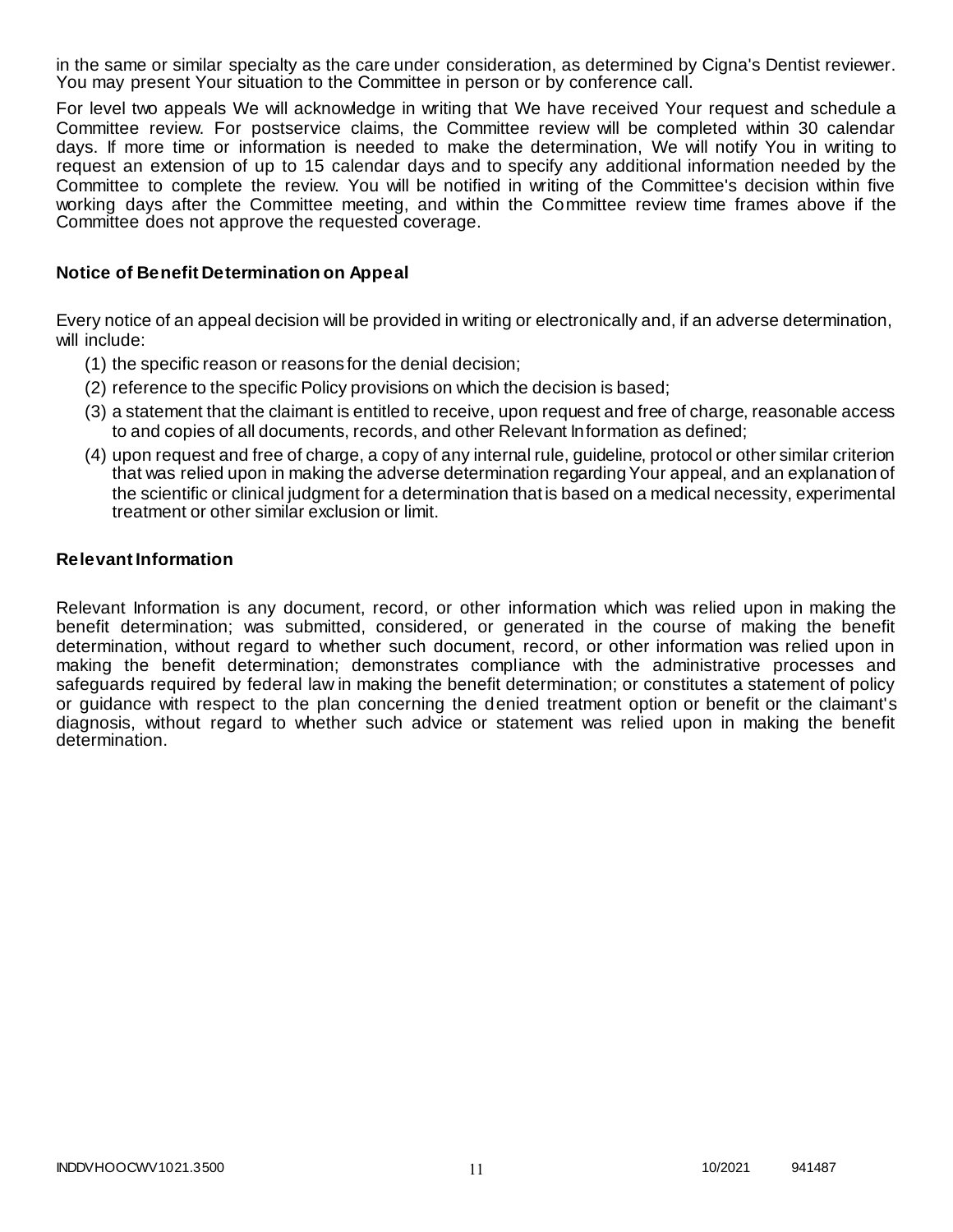# **I. Participating Dental Providers**

Cigna will provide a current list of Dentists currently participating with Cigna and their locations to each Covered Person upon request.

To verify if a Dentist is currently participating with Cigna and is accepting new Cigna Insureds, the Covered Person should visit Our website at mycigna.com.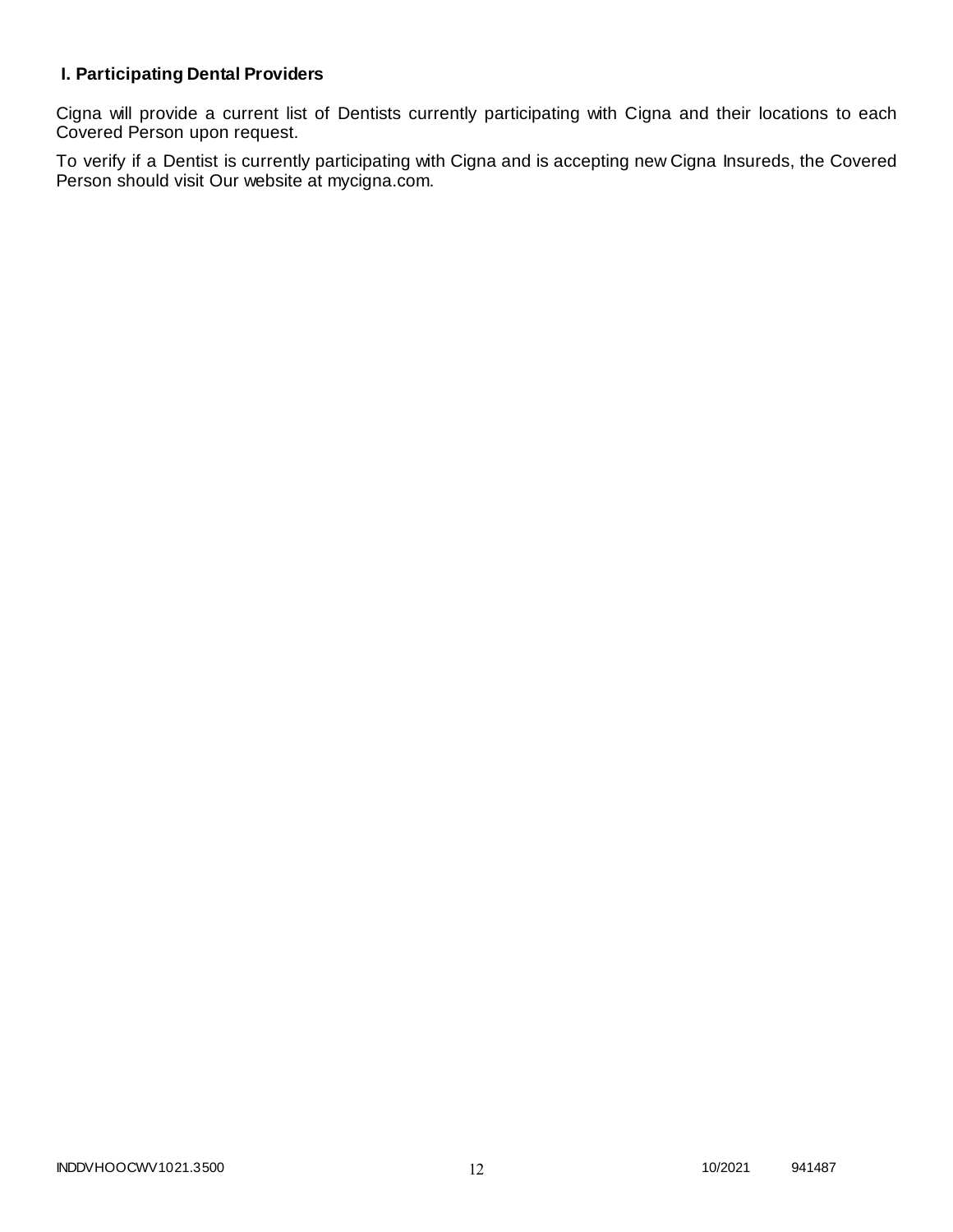### **J. Renewability, Eligibility, and Continuation**

1. The Policy will renew except for the specific events stated in the Policy. Cigna may change the premiums of the Policy with 60 days written notice to the Insured. However, Cigna will not refuse to renew or change the premium schedule for the Policy on an individual basis, but only for all Insureds in the same class and covered under the same Policy as You.

2. The individual plan is designed for residents of West Virginia who are not enrolled under or covered by any other group or individual health coverage. You must notify Cigna of all changes that may affect any Covered Person's eligibility under the Policy.

3. You or Your Dependent(s) will become ineligible for coverage:

- When premiums are not paid according to the due dates and grace periods described in the premium section.
- With respect to Your Spouse, Domestic Partner, or partner to a Civil Union: when the Spouse is no longer married to the Insured or when the union is dissolved.
- With respect to You and Your Family Member(s): when You no longer meet the requirements listed in the Conditions of Eligibility section.
- The date the Policy terminates.
- When the Insured no longer lives in the Service Area.

4. If a Covered Person's eligibility under this Plan would terminate due to the Insured's death, divorce or if other Dependents would become ineligible due to age or no longer qualify as dependents for coverage under this Plan; except for the Insured's failure to pay premium, the Covered Person's insurance will be continued if the Covered Person exercising the continuation right notifies Cigna and pays the appropriate monthly premium within 60 days following the date this Policy would otherwise terminate. Any waiting periods in the new Plan will be considered as being met to the extent coverage was in force under th is Plan.